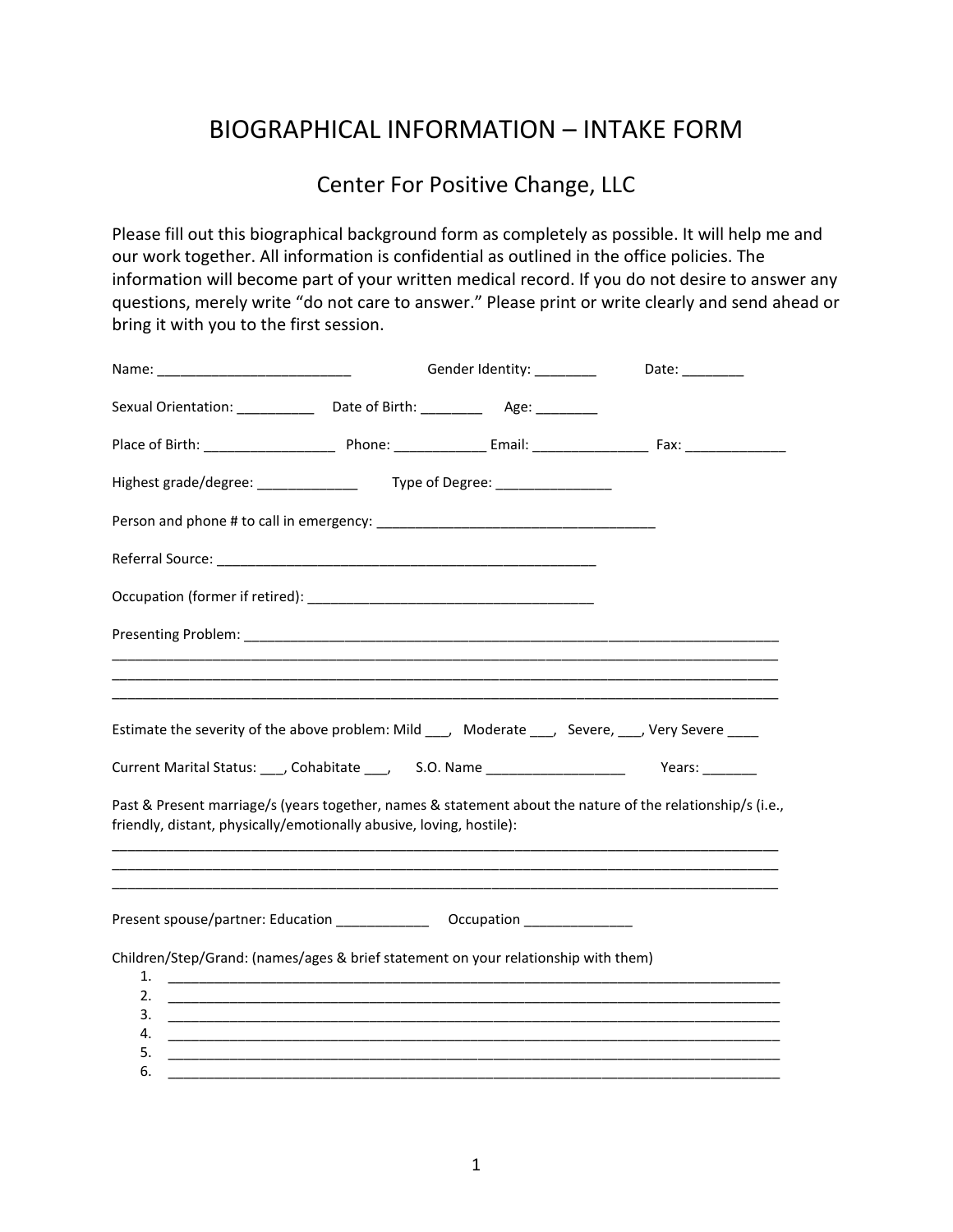Parents/Step-parent (Name/age or year of death/cause of death, occupation, personality, how did s/he treat you, brief statement about the relationship): Father<sup>.</sup>

| .       |  |                                                                                                                       |  |
|---------|--|-----------------------------------------------------------------------------------------------------------------------|--|
|         |  |                                                                                                                       |  |
|         |  |                                                                                                                       |  |
| Mother: |  | <u> 1989 - Johann Stoff, deutscher Stoff, der Stoff, der Stoff, der Stoff, der Stoff, der Stoff, der Stoff, der S</u> |  |
|         |  |                                                                                                                       |  |
|         |  |                                                                                                                       |  |
|         |  |                                                                                                                       |  |
|         |  |                                                                                                                       |  |
|         |  |                                                                                                                       |  |

Siblings: (name/age; If dead: age and cause of death & brief statement about the relationship):

| <b>.</b>         |  |
|------------------|--|
| ∽<br><u>. . </u> |  |
| ∍<br>. ب         |  |
| 4.               |  |
| 5<br>. ب         |  |

Past/present medical care (Significant major medical problems, surgeries, accidents, falls, illnesses):

Specify all MEDICATIONS you are presently taking and for what. Please PRINT clearly:

PAST drugs/alcohol use and abuse (AA, NA, treatments): \_\_\_\_\_\_\_\_\_\_\_\_\_\_\_\_\_\_\_\_\_\_\_\_\_\_\_\_\_\_\_\_

CURRENT use of drugs and alcohol:

| Daily use:                    | Weekly Use: | Monthly Use: |
|-------------------------------|-------------|--------------|
| Last time legally intoxicated |             |              |

Past psychiatric history: (diagnoses; treatment length and estimated number of sessions; reason for therapy; Ind/Couples/Family; how and why it ended; provider's name and your relationship to them):

<u> 1980 - Johann John Stone, market fan it fjort fan it fjort fan it fjort fan it fjort fan it fjort fan it fjort</u>

- $1.$ <u> 1990 - Jan James James James James James James James James James James James James James James James James J</u>
- $2.$  $3.$

Note: use other side as needed

Suicide attempt/s or violent behavior (describe ages, reasons, circumstances, means, etc.)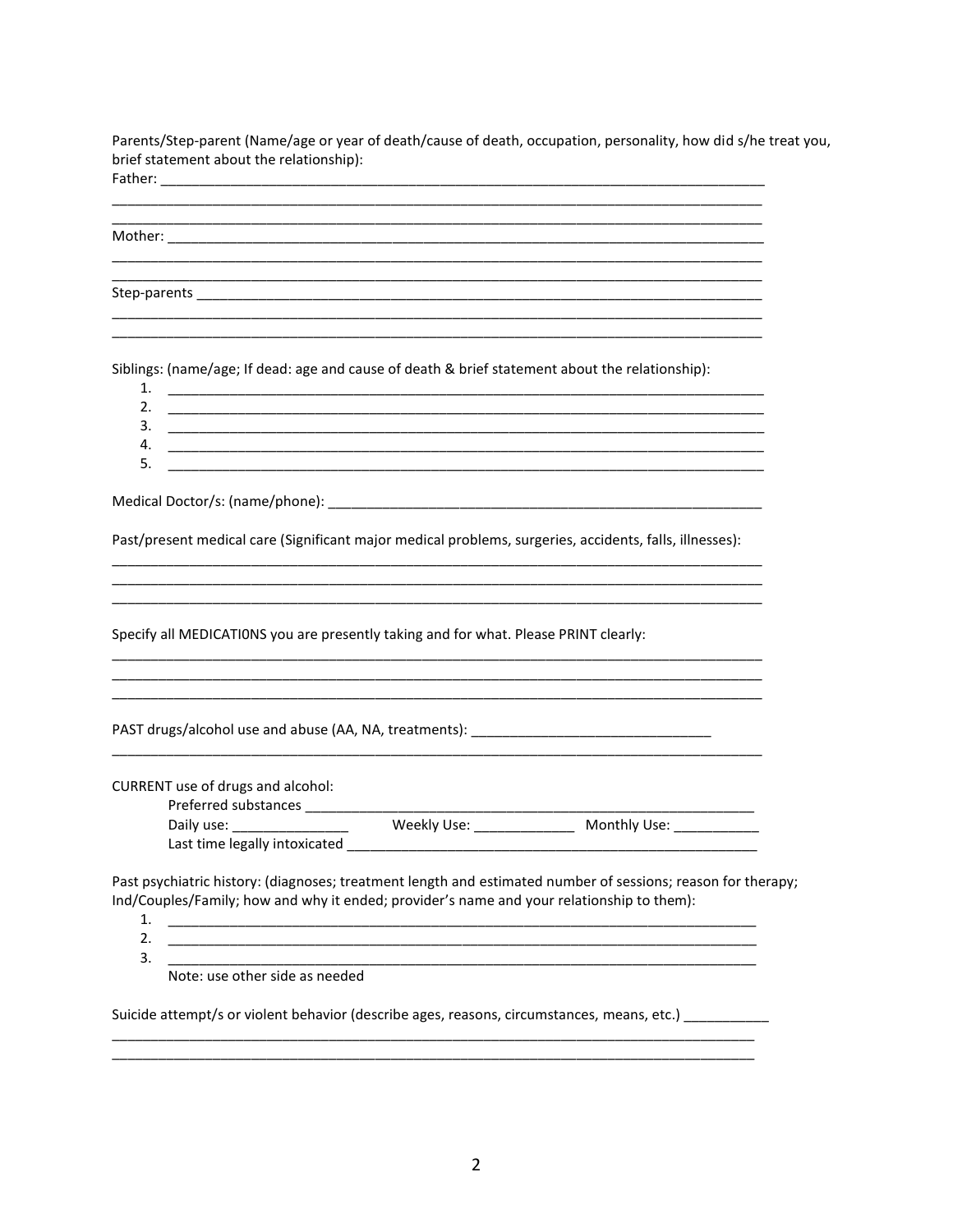| Have you had suicidal/homicidal urges or behavior in the past (YES or NO): ____ WEEK ____TODAY                                                                                                                                          |
|-----------------------------------------------------------------------------------------------------------------------------------------------------------------------------------------------------------------------------------------|
| If you are currently having suicidal/homicidal urges:<br>Do you INTEND to act on them: ____ yes ___ no<br>Do you have suicidal/homicidal PLAN: ___ yes ___ no                                                                           |
|                                                                                                                                                                                                                                         |
| History of psychosis (delusions or hallucinations-onset, duration, type) ___________________________                                                                                                                                    |
|                                                                                                                                                                                                                                         |
| Note: please use other side as needed                                                                                                                                                                                                   |
| Family history of addiction, mental illness, or violence (including suicide, depression, hospitalizations in mental                                                                                                                     |
|                                                                                                                                                                                                                                         |
| Note: please use other side as needed<br>Describe your childhood in general (relationship with parents, siblings, others, neighborhood, relocations,                                                                                    |
| If parents divorced: Your age at the time: ______; Describe how it affected you at the time: _____________                                                                                                                              |
| Brief history of trauma/abuse (onset, duration, perpetrators, situation):                                                                                                                                                               |
|                                                                                                                                                                                                                                         |
|                                                                                                                                                                                                                                         |
| <b>Educational History:</b>                                                                                                                                                                                                             |
|                                                                                                                                                                                                                                         |
| Occupational history (brief history, fulfillment level, hopes/plans for your future): ________________________                                                                                                                          |
| <u> 1989 - Johann Harry Harry Harry Harry Harry Harry Harry Harry Harry Harry Harry Harry Harry Harry Harry Harry</u><br>CURRENT Friendships and community (describe quality, frequency, activities, etc.) ____________________________ |